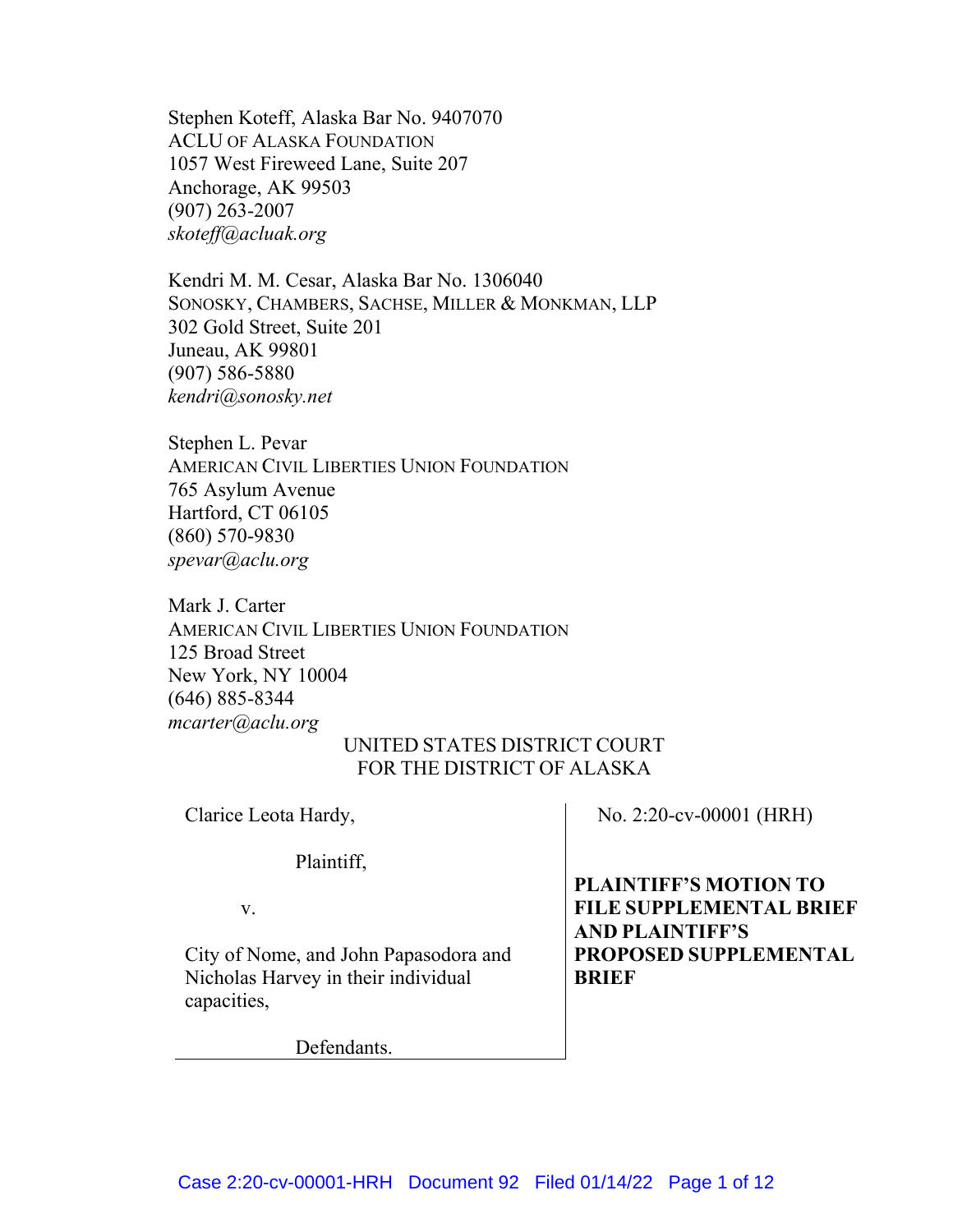## PLAINTIFF'S MOTION

Pending before the Court is Plaintiff's Motion to Hold Defendant City of Nome in Contempt of Court and For Sanctions (Docket 74) filed September 9, 2021. On October 15, 2021, the parties filed a joint motion for a stay of proceedings (Docket 81) in which Plaintiff noted that she would seek leave to file a supplemental brief in support of the sanctions motion if the stay were lifted. The Court lifted the stay on January 5, 2022. (Docket 91).

For reasons set forth below, pursuant to L.Civ.R. 7.1(d)(2), Plaintiff now respectfully requests the Court's leave to file a Supplemental Brief on her motion for sanctions. The argument contained in the Supplemental Brief could not have been made earlier because it is based entirely on documents produced by the City of Nome *after* all briefing on Plaintiff's motion had ended, documents that bear significantly on the substance and merits of Plaintiff's motion for sanctions.

## PLAINTIFF'S BRIEF

On July 19, 2021, the Court resolved Plaintiff's motion to compel (Doc. 64) and ordered the Defendant City of Nome ("City") to produce several categories of documents. (Docket 72) When the City largely defied the order, Plaintiff filed a motion (Docket 74) seeking to hold the City in contempt and requesting that the Court impose sanctions. Plaintiff's motion was filed on September 9, 2021, the City's response was filed on September 20 (Docket 75), and Plaintiff's reply was filed on October 4. (Docket 80)

*Hardy v. City of Nome* MOTION TO FILE SUPPLEMENTAL BRIEF AND PROPOSED BRIEF Case No. 2:20-cv-00001- HRH Page 2 of 12

Case 2:20-cv-00001-HRH Document 92 Filed 01/14/22 Page 2 of 12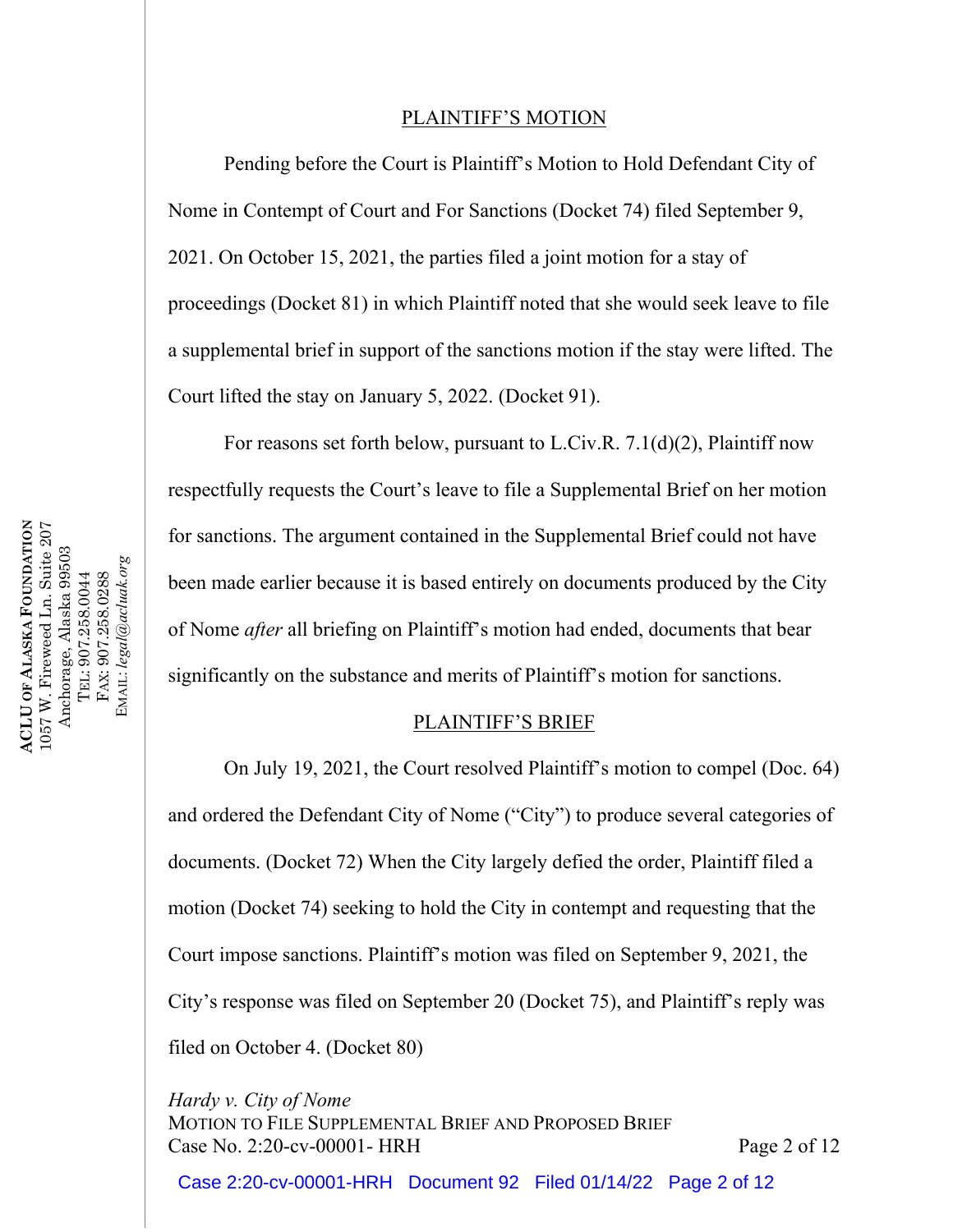Two days after all briefing had ended, the City produced 154 pages of additional documents. *See* Email from Riza Smith, October 6, 2021, attached as Exhibit 1. The City's sudden production proves two things: (1) the City had indeed been withholding numerous documents that Plaintiff had requested in discovery, exactly as Plaintiff had alleged in her Motion to Compel *and* in her Motion for Sanctions, and (2) by withholding these (very self-incriminating) documents, the City significantly prejudiced the Plaintiff.

The documents withheld by the City—all of which should have been produced nearly a year ago in response to Plaintiff's discovery requests—are so incriminating to both the City and the two other defendants that they would have altered the way the Plaintiff pursued further discovery and presented this case. Here are three examples.

1. The City withheld documents demonstrating that Harvey was a malfeasant, underperforming employee, and had resigned under a cloud of suspicion. For instance, attached as "Exhibit 2" are CON 012455 and 012456. The first document is a Memorandum dated March 2, 2019, from Harvey's supervisor notifying Harvey that he had been placed on administrative leave "while an internal audit and review of a number of past cases in which you were involved is completed." The second document, sent four days later by the same supervisor, notified Harvey that he was being accused of violating five Nome Police Department (NPD) Policies, including such malfeasance as engaging in

*Hardy v. City of Nome*

MOTION TO FILE SUPPLEMENTAL BRIEF AND PROPOSED BRIEF Case No. 2:20-cv-00001- HRH Page 3 of 12

Case 2:20-cv-00001-HRH Document 92 Filed 01/14/22 Page 3 of 12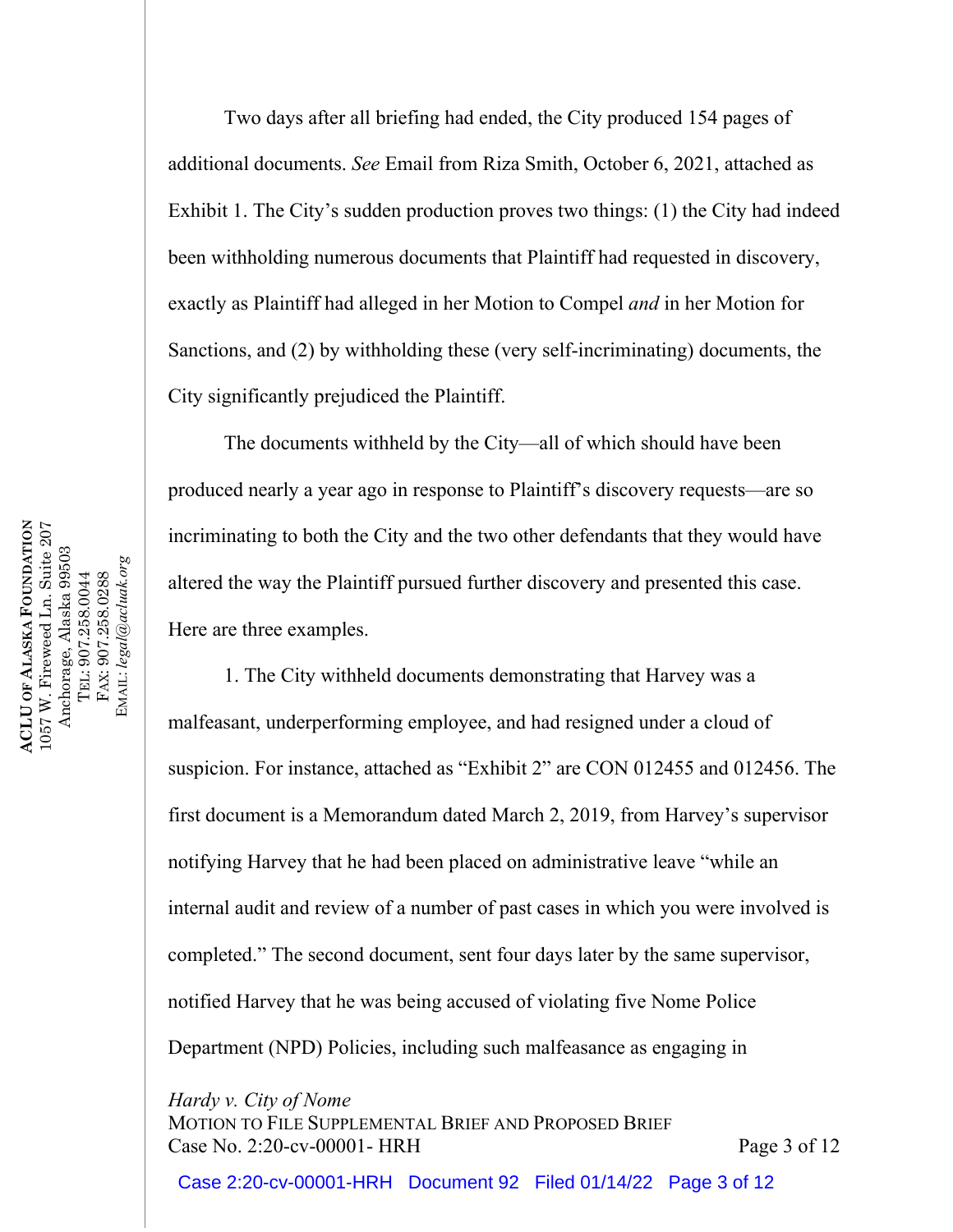unprofessional and improper conduct, disobeying orders, failing to submit reports in a timely manner, failing to conform his behavior to the law, and engaging in conduct that harmed the reputation and effectiveness of the Police Department. Harvey was ordered to surrender his gun and badge "until this investigation is resolved." Harvey resigned immediately thereafter.

Had Plaintiff received this highly incriminating evidence sooner, as she should have, it would have impacted the nature of her discovery and the prosecution of this case. Plaintiff would have requested, for instance, all evidence relied upon by the NPD that formed the basis of their decision to suspend Harvey. For this reason alone, the City's long delay in producing these highly relevant documents was grossly unfair and clearly prejudicial to Plaintiff's case.

2. Another set of incriminating documents withheld from the Plaintiff (attached as "Exhibit 3") places a spotlight on how badly the NPD was managed during Chief Papasodora's tenure. For instance, CON 12392 is an email from Police Chief Robert Estes (the man who replaced Defendant Chief John Papasodora) dated September 29, 2021, to other law enforcement agencies advising them that "we inherited stage 4 cancer that took years to develop and will take years to correct without additional support." *See also* CON 012437 (containing an email from Estes referencing the prior administration's "years of neglect."). Here again, by withholding this very incriminating evidence, the City prevented the Plaintiff from learning in a timely manner about Chief Estes'

*Hardy v. City of Nome*

MOTION TO FILE SUPPLEMENTAL BRIEF AND PROPOSED BRIEF Case No. 2:20-cv-00001- HRH Page 4 of 12

Case 2:20-cv-00001-HRH Document 92 Filed 01/14/22 Page 4 of 12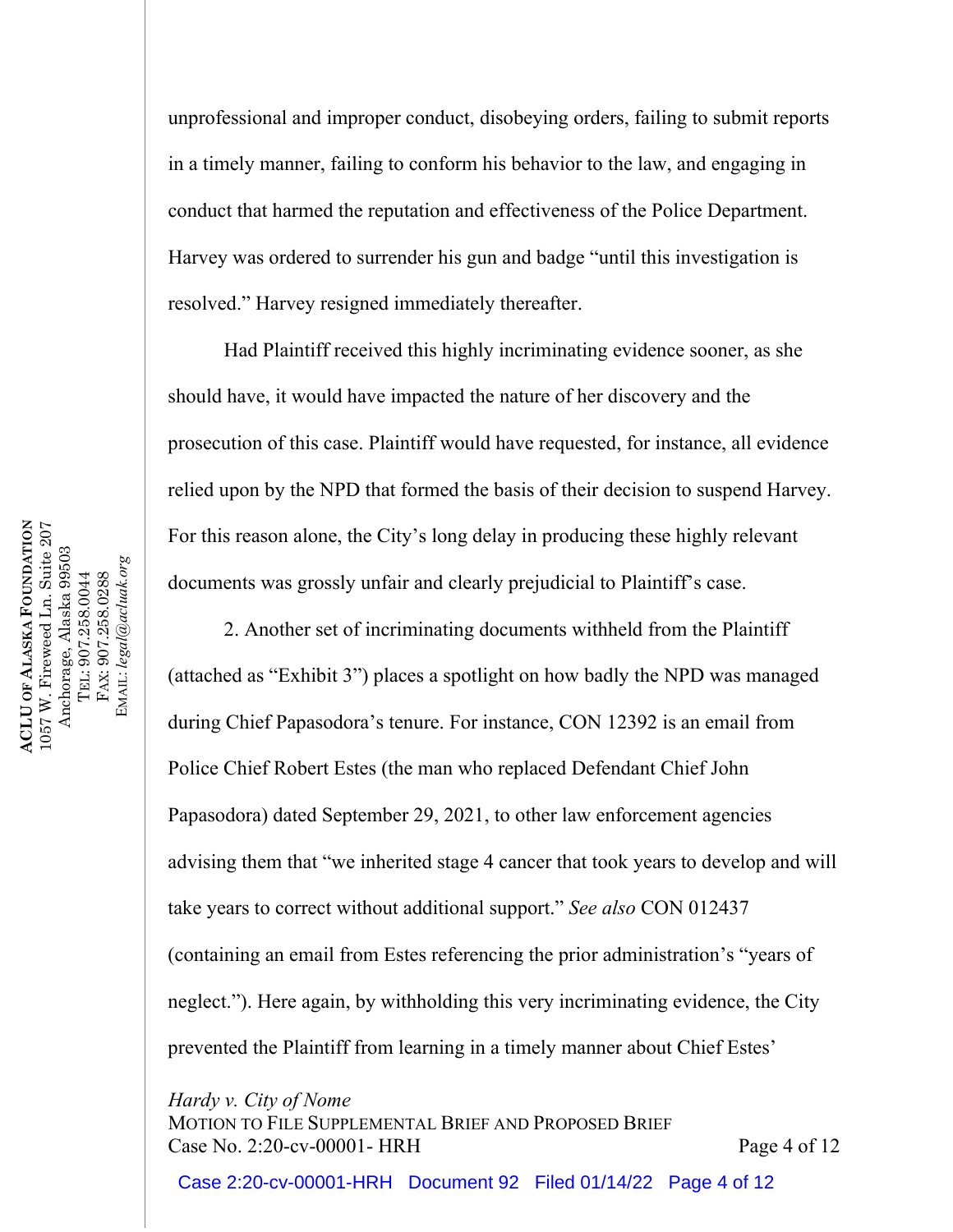extremely low regard for the shape of the Department he inherited from Papasodora, from submitting follow-up discovery designed to obtain the factual grounds for Estes' statements, and from providing the Plaintiff with an opportunity to ask Estes about these statements when Plaintiff deposed Estes on September 1, 2021.

3. Another incriminating document contained in the City's recent production was the "One Year Assessment" that Chief Estes submitted to the City Council on October 7, 2019 (attached as "Exhibit 4"). This Assessment should have been produced by the City nearly a year ago in response to both RFP. No. 19 and RFP. No 20, but it was not. RFP No. 19 requested "all communications between Robert Estes or other NPD law enforcement personnel and the City of Nome regarding the City of Nome's resources for investigating reports of sexual assault." RFP No. 20 requested "all documents pertaining to Robert Estes' resignation from the NPD." The reason why this Assessment is related to both RFPs is because when Estes submitted the Assessment—which discusses in detail the NPD's inadequate resources—he told the Council that he would resign unless they appropriated more funds to help him investigate sexual assault cases. When the Council failed to appropriate sufficient funds, Estes resigned. Plaintiff was unaware of the existence of the Assessment at the time she filed her Motion to Compel and, therefore, did not refer to it by name. The Court's order of July 19 directed the City "to respond to RFP No. 20." *See* Docket 72 at 19. The City

*Hardy v. City of Nome*

MOTION TO FILE SUPPLEMENTAL BRIEF AND PROPOSED BRIEF Case No. 2:20-cv-00001- HRH Page 5 of 12

Case 2:20-cv-00001-HRH Document 92 Filed 01/14/22 Page 5 of 12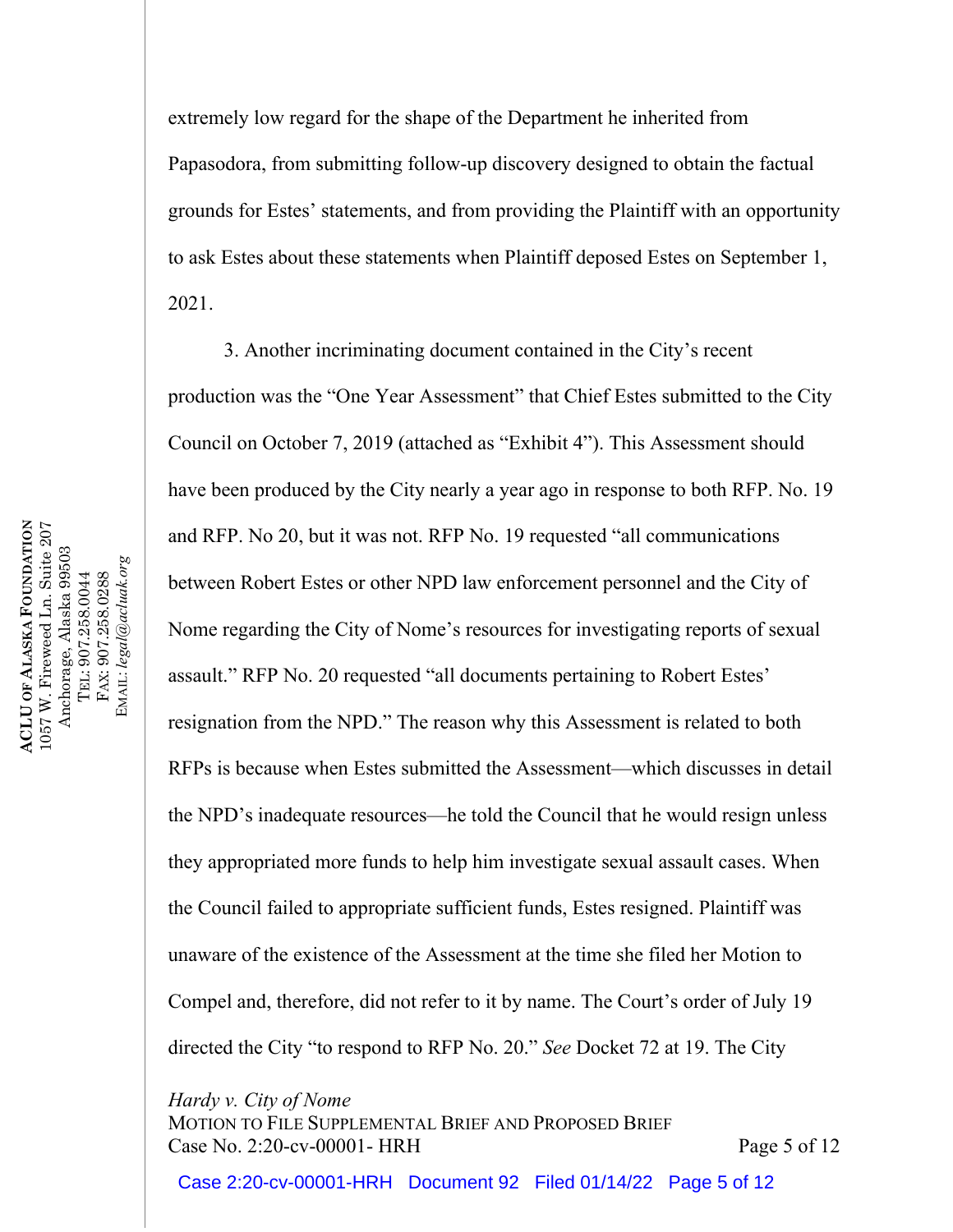should have produced the One Year Assessment in response to the Order and, more correctly, should have produced it nearly a year earlier in response to RFP. No. [1](#page-5-0)9.<sup>1</sup>

The City has offered no explanation for why it failed to produce these numerous documents when first requested to do so. Nor has the City explained why these 154 pages of documents were not produced in a timely fashion after the Court ordered the City to produce them on July 19. An employee of the City's law firm simply sent them to Plaintiff's counsel on October 6 without any explanation. It should be presumed, therefore, that these documents were in the City's possession at the time they were first requested and that nothing outside of the City's control prevented the City from producing them a year ago. *See Seward Property LLC v. Artic Wolf Marine, Inc.*, Civ. No. 3:18-CV-HRH, 2020 WL 7647469, at \*2 (D. Alaska 2020) (noting that "'disobedient conduct not shown to be outside the control of the litigant' is all that is required to demonstrate willfulness, bad faith, or fault" sufficient to warrant sanctions for failing to comply with a court order compelling production of discovery) (quoting *Henry v. Gill* 

*Hardy v. City of Nome*

<span id="page-5-0"></span><sup>&</sup>lt;sup>1</sup> Mr. Estes was deposed by Plaintiff's counsel on September 1, 2021. The evening before his deposition, Mr. Estes telephoned Plaintiff's counsel to report that he had just found a draft of his One Year Assessment, and the draft was made an exhibit during his deposition. (*See* Estes deposition transcript at 152, attached as "Exhibit 5"). This is the first time Plaintiff's counsel knew about this highly significant document.

MOTION TO FILE SUPPLEMENTAL BRIEF AND PROPOSED BRIEF Case No. 2:20-cv-00001- HRH Page 6 of 12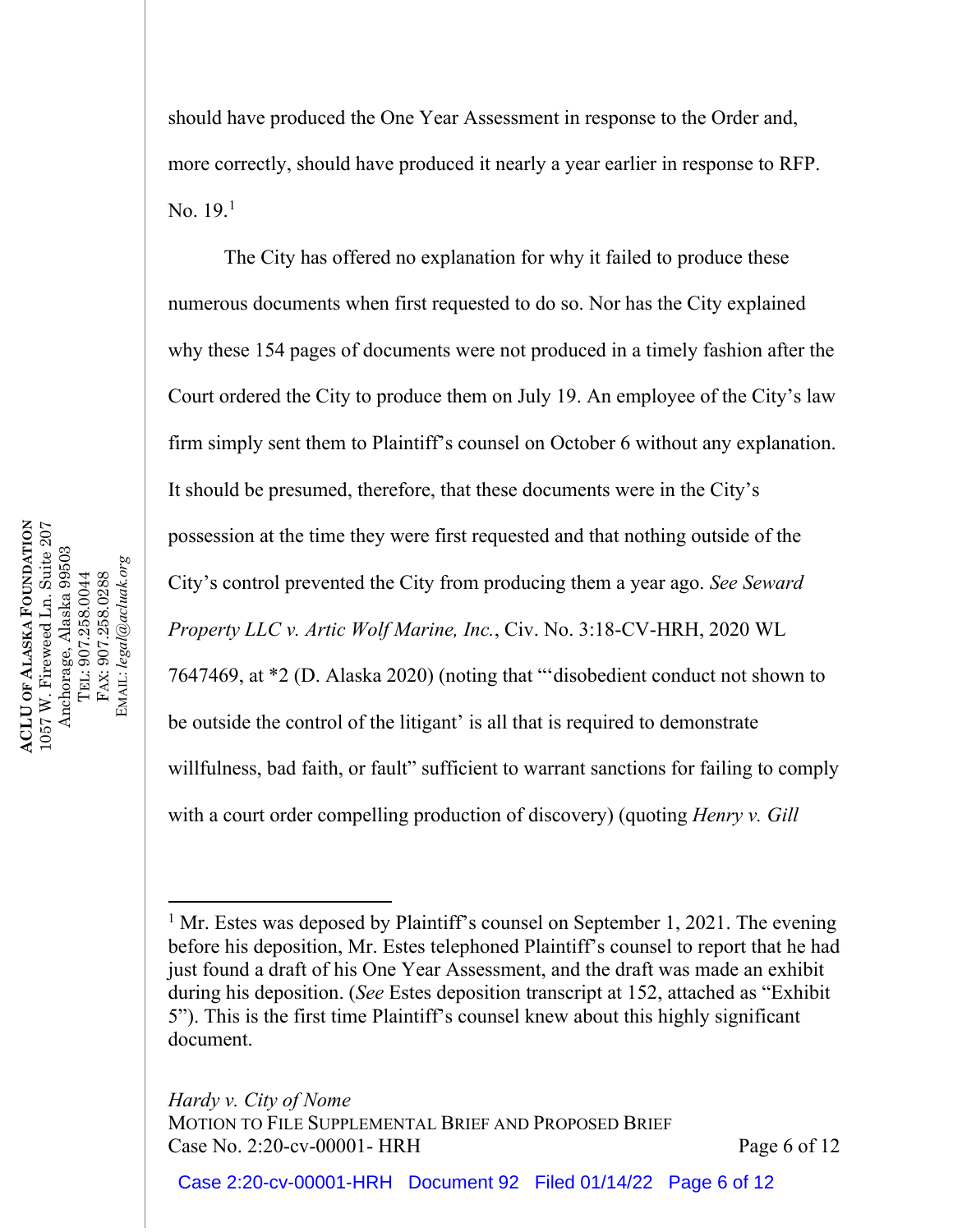*Industries, Inc.*, 983 F. 2d 943, 948 (9th Cir. 1993) (other citations and internal quotations omitted).

4. The City's failure to cooperate in discovery is evident in other significant ways, too. On February 19, 2021, a story appeared on the website of Nome radio station KNOM, describing a June 2019 email former Chief Estes wrote to the city manager referencing "51 historical [sexual assault] cases with 100% native Alaskan women victims where there has been zero to poor follow-up at best." Accessed at [https://www.knom.org/wp/blog/2021/02/19/part-4-seeking-justice](https://www.knom.org/wp/blog/2021/02/19/part-4-seeking-justice-wanting-protection-disparities-in-sexual-assault-crimes-in-nome/)[wanting-protection-disparities-in-sexual-assault-crimes-in-nome/.](https://www.knom.org/wp/blog/2021/02/19/part-4-seeking-justice-wanting-protection-disparities-in-sexual-assault-crimes-in-nome/) Plaintiff sought

this email from the City in a discovery request on June 4, 2021, specifically

referencing the KNOM story that describes it:

**REQUEST FOR PRODUCTION NO. 27:** Please produce the June 2019 email from the NPD Chief of Police to the City Manager in which the Chief says there were "51 historical cases with 100% native Alaskan women victims where there has been zero to poor follow-up at best." *See*  [https://www.knom.org/wp/blog/2021/02/19/part-4-seeking-justice](https://www.knom.org/wp/blog/2021/02/19/part-4-seeking-justice-wanting-protection-disparities-in-sexual-assault-crimes-in-nome/)[wanting-protection-disparities-in-sexual-assault-crimes-in-nome/.](https://www.knom.org/wp/blog/2021/02/19/part-4-seeking-justice-wanting-protection-disparities-in-sexual-assault-crimes-in-nome/)

Declaration of Stephen Koteff ¶ 2.

The City's response was confounding. It stated that "the City of Nome does

not believe it has any documents in its possession responsive to this request." *Id.*¶

3. But on August 23, 2021, Plaintiff's counsel learned from Emily Hofstaedtler,

the KNOM reporter who wrote the February 19 story, that the City *had* produced

Estes's June 2019 email to Ms. Hofstaedtler in response to a public record request,

*Hardy v. City of Nome*

MOTION TO FILE SUPPLEMENTAL BRIEF AND PROPOSED BRIEF Case No. 2:20-cv-00001- HRH Page 7 of 12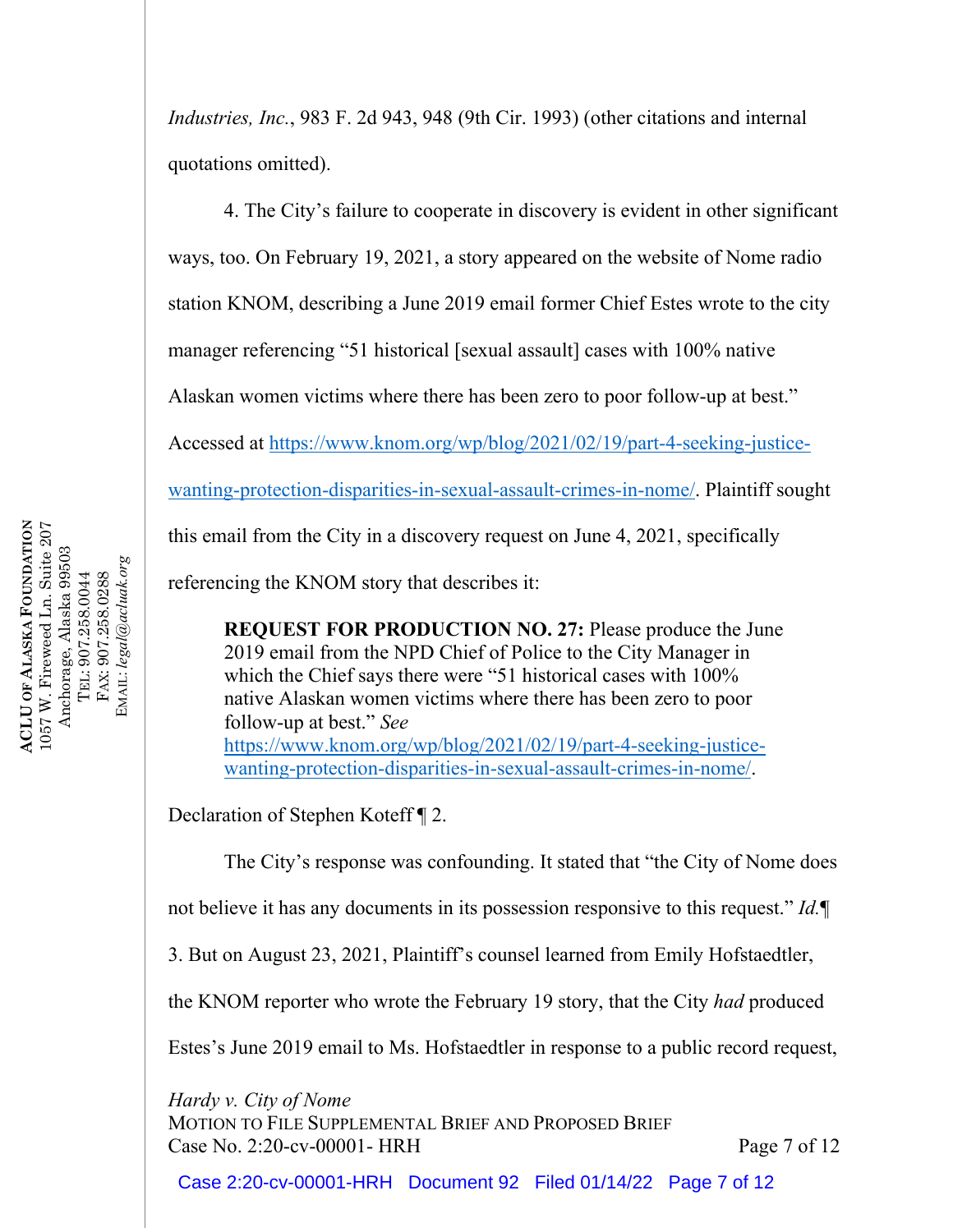along with many other related emails regarding sexual assaults in Nome. *Id.* ¶ 4. Ms. Hofstaedtler no longer had possession of the documents but suggested that Plaintiff specifically request from the City "email records of conversations on sexual assault between Bob Estes, Paul Kosto, Mike Heintzelman, and John Handeland provided to KNOM reporter Emily Hofstaedter in a series of five emails over the winter of 2020-2021." *Id.* ¶ 5.

Accordingly, on September 3, 2021, Plaintiff served the following request on the City:

**REQUEST FOR PRODUCTION NO. 60**: Please produce all email records between Bob Estes, Paul Kosto, Mike Heintzelman, and John Handeland that relate to the subject of sexual assault and that were provided to KNOM reporter Emily Hofstaedter in a series of five emails over the winter of 2020-2021.

*Id.* 16.

In response, the City engaged in further obfuscation, producing not the requested documents, but simply the emails between the City and KNOM *about* the public records request. *Id.* ¶ 7. On September 16, Plaintiff's counsel informed the City that its response was inadequate, but got no reply. *Id. ¶ 8.* Plaintiff's counsel followed up with the City on October 6, asking that the City answer the request with responsive documents. Although the City's counsel informed Plaintiff that the City was working on further responses to the RFP, and that it would send the responsive documents that day, no further communication from the City has been forthcoming. *Id.* ¶¶ 8-9.

*Hardy v. City of Nome* MOTION TO FILE SUPPLEMENTAL BRIEF AND PROPOSED BRIEF Case No. 2:20-cv-00001- HRH Page 8 of 12

Case 2:20-cv-00001-HRH Document 92 Filed 01/14/22 Page 8 of 12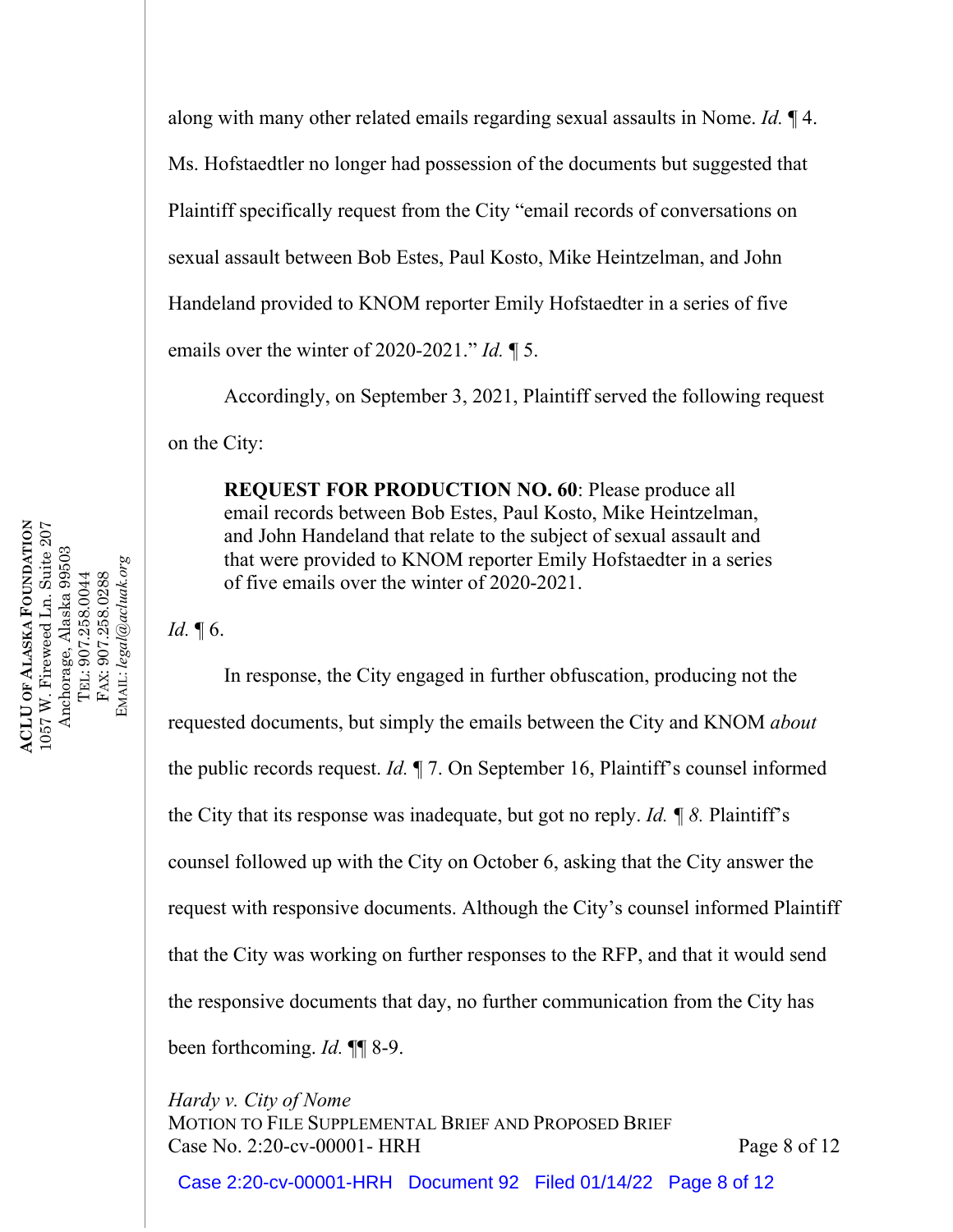On November 4, 2021, however, unbeknownst to Plaintiff or her counsel, Ms. Hofstaedtler resubmitted the same public records request to the City that she had sent before. *Id. ¶* 10. In *less than an hour* of her submission, the City provided her with a full response to the same request that Plaintiff has been waiting well over three months to receive. *Id*. Ms. Hofstaedtler shared the documents with Plaintiff's counsel. *Id.*

This series of events reveals two significant things. First, it further demonstrates not only that the City has failed to timely cooperate in discovery, but also that the City has been proceeding in bad faith, withholding relevant documents to which it had easy access the entire time. *Id.* ¶ 11. Second, it shows that the City has improperly withheld numerous documents that are responsive to earlier discovery requests. Many of the documents received from Ms. Hofstaedtler are documents that are responsive to Plaintiff's RFP 12, and *should have* been produced months ago in response to that request. *Id*. It defies credulity to believe that the City proceeded in good faith in response to Plaintiff's discovery requests when the very documents that it has withheld from Plaintiff are so easily accessed by third parties.

Plaintiff's earlier briefing explains why the City should be held in contempt of court and why sanctions should be imposed. This supplemental brief provides

*Hardy v. City of Nome* MOTION TO FILE SUPPLEMENTAL BRIEF AND PROPOSED BRIEF Case No. 2:20-cv-00001- HRH Page 9 of 12

**ACLU OF ALASKA FOUNDATION FOUNDATION** 1057 W. Fireweed Ln. Suite 207<br>Anchorage, Alaska 99503 1057 W. Fireweed Ln. Suite 207 Anchorage, Alaska 99503 EMAIL: legal@acluak.org EMAIL: *legal@acluak.org* FAX: 907.258.0288 TEL: 907.258.0044 TEL: 907.258.0044 FAX: 907.258.0288 **ALASKA ACLU OF** 

Case 2:20-cv-00001-HRH Document 92 Filed 01/14/22 Page 9 of 12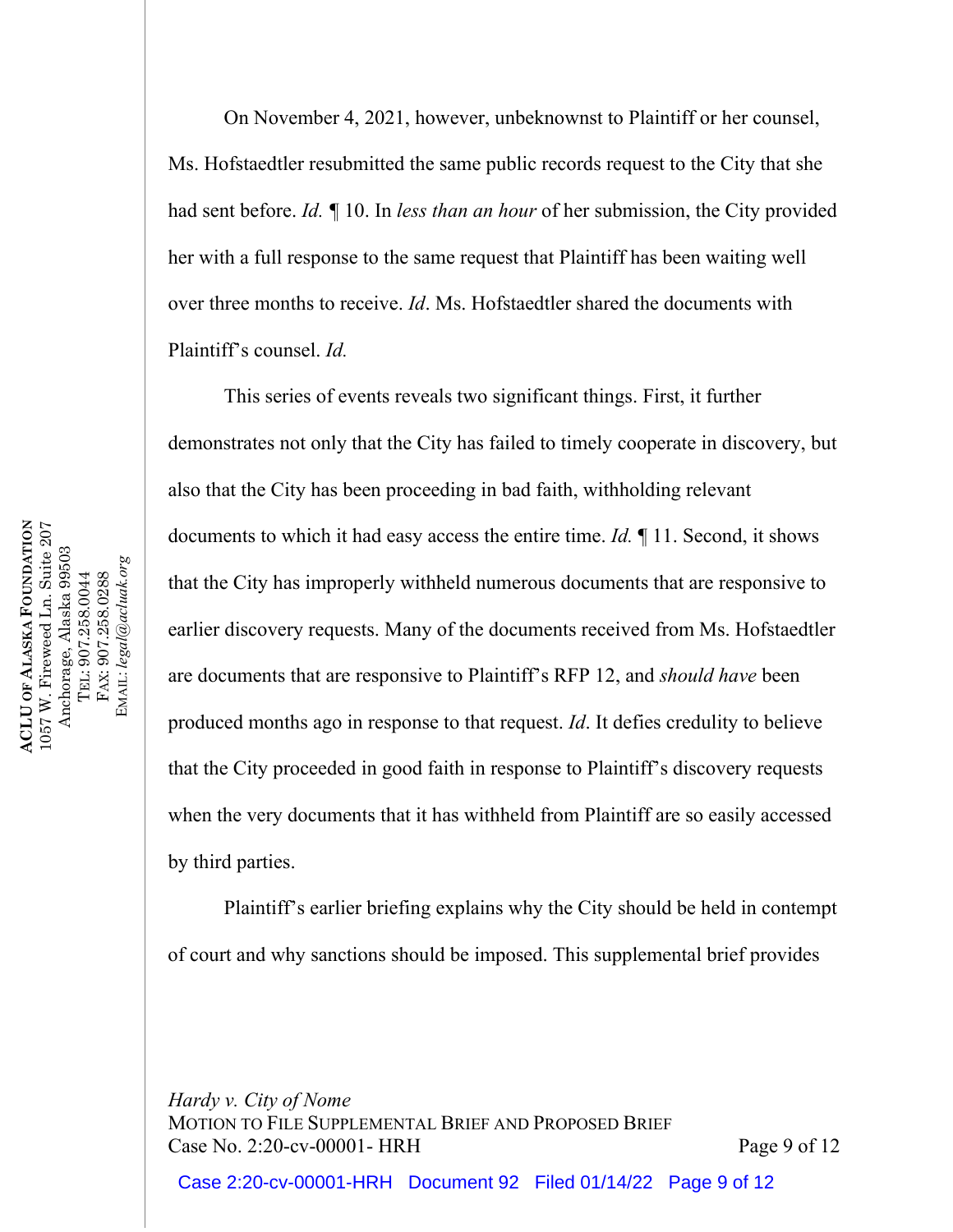compelling reinforcement of those arguments.[2](#page-9-0) It is abundantly clear that the Defendants have subverted the discovery process. Defendants' handling of their responsibilities constitutes a miscarriage of justice and should be criticized in strong terms. If all parties behaved like the City did, litigation would become a farce and litigants could frustrate their opponent by the simple expedient of withholding relevant evidence. Here, the City prevented Plaintiff from pursuing timely discovery regarding central issues in the case. The City had to have known that its delays in producing incriminating evidence would cause actual prejudice.<sup>[3](#page-9-1)</sup>

Plaintiff is entitled, for reasons explained in her earlier briefs, to an award of attorneys' fees for time reasonably spent in bringing both her original motion to compel and the subsequent motion to hold the City in contempt of court. This Court recently awarded reasonable attorneys' fees in a situation not dissimilar to this situation. *See Dutchuk v. Yesner*, Civ. No. 3:19-cv-0316 HRH (Nov. 19, 2021, Docket No. 126.) The award should include compensation for time spent on this supplemental brief. *See Harkey v. Beutler*, 817 Fed. Appx. 389, 391-92 (9th Cir.

*Hardy v. City of Nome* MOTION TO FILE SUPPLEMENTAL BRIEF AND PROPOSED BRIEF Case No. 2:20-cv-00001- HRH Page 10 of 12

Case 2:20-cv-00001-HRH Document 92 Filed 01/14/22 Page 10 of 12

1057 W. Fireweed Ln. Suite 207<br>Anchorage, Alaska 99503<br>TEL: 907.258.0044 **ACLU OF ALASKA FOUNDATION FOUNDATION** 1057 W. Fireweed Ln. Suite 207 Anchorage, Alaska 99503 EMAIL: legal@acluak.org EMAIL: *legal@acluak.org* FAX: 907.258.0288 TEL: 907.258.0044 FAX: 907.258.0288 **ALASKA ACLU OF** 

<span id="page-9-0"></span><sup>&</sup>lt;sup>2</sup>Plaintiff's earlier briefs also discuss the categories of Plaintiff's discovery that the City has yet to produce. The 154 pages of documents that the City produced on October 6 do not relate to the majority of those still-unaddressed categories.

<span id="page-9-1"></span><sup>&</sup>lt;sup>3</sup> To recover sanctions for a party's failure to produce court-ordered discovery, the moving party need not prove *mens rea*. But it is hard to imagine that the City was unaware that withholding these documents would prejudice Plaintiff's ability to prove her case.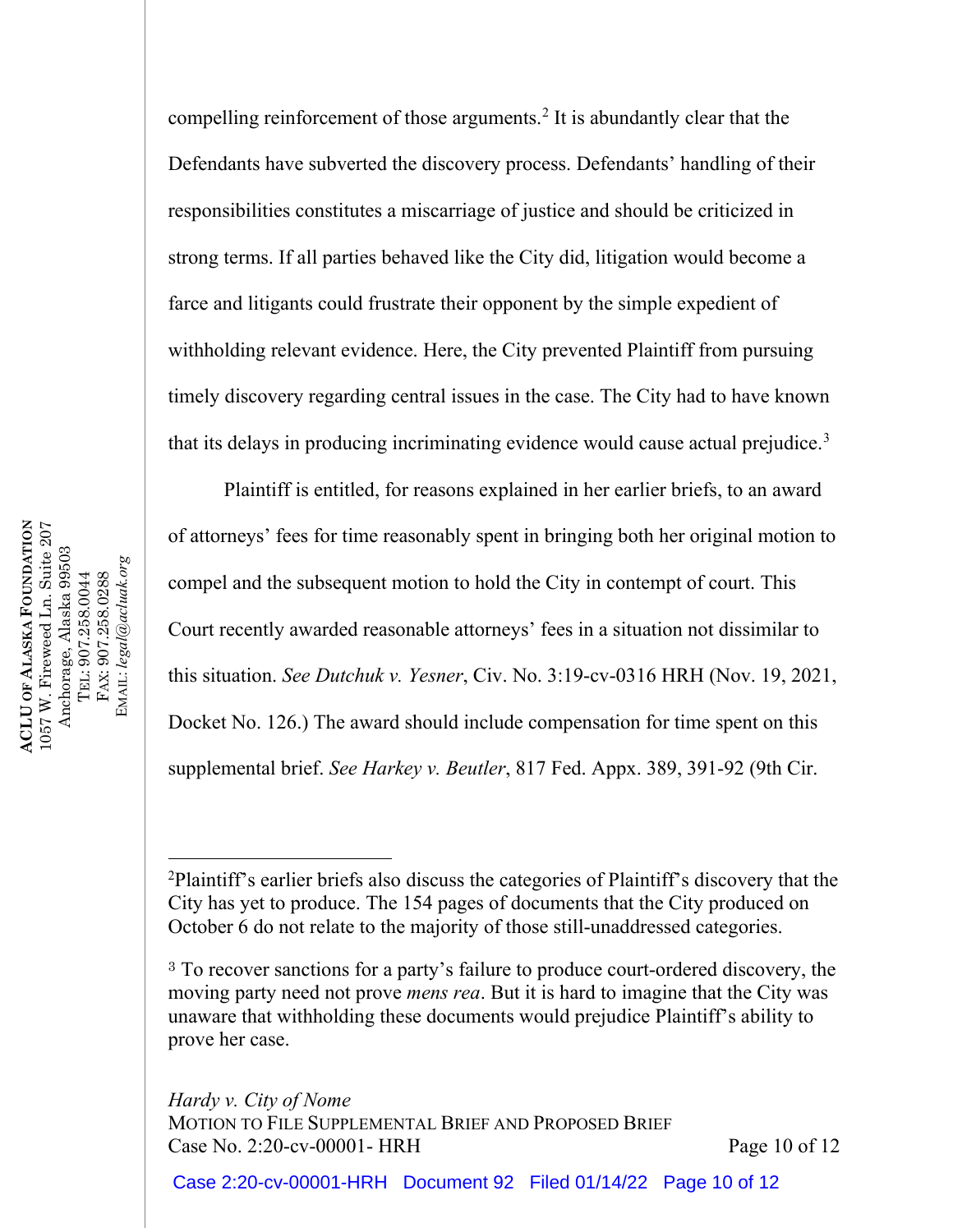2020); *Toth v. Trans World Airlines, Inc.*, 862 F.2d 1381, 1385 (9th Cir. 1988) ("Fed.R.Civ.P. 37(b)(2) provides for the award of reasonable expenses and attorney's fees 'caused by the failure' to obey a court order to provide or permit discovery."); *United States v. Sumitomo Marine & Fire Ins. Co.*, 617 F.2d 1365, 1370 (9th Cir. 1980); *Seward Property LLC*, 2020 WL 7647469, at \*2; *Smith v. Texas San Marcos Treatment Ctr., LP*, No. 3:09-CV-00141-TMB, 2010 WL 11508319, at \*4 (D. Alaska Oct. 4, 2010).

Plaintiff also should be awarded attorneys' fees for the fact that the City's withholding of incriminating discovery has delayed the prosecution of this case and will require the Plaintiff to undertake *additional* discovery, that is, the Plaintiff must now invest more hours in an effort to undo the harm she suffered. *See Palaniappan v. Norton Health Sound Corp.*, No. 3:10-CV-00175-TMB, 2012 WL 13032959, at \*9 (D. Alaska Mar. 7, 2012) (awarding sanction where the moving party "has suffered prejudice in the delay of completing discovery"). *See also North American Watch Corp. v. Princess Ermine Jewels,* 786 F.2d 1447,1451 (9th Cir. 1986); *Lewis v. Ryan*, 261 F.R.D. 513, 519 (S.D. Cal. 2009).

## **CONCLUSION**

Plaintiff respectfully requests that the Court enforce its decree and take whatever remedial measures it deems appropriate to ensure compliance with its Order. Plaintiff also respectfully requests an award of reasonable attorneys' fees.

*Hardy v. City of Nome* MOTION TO FILE SUPPLEMENTAL BRIEF AND PROPOSED BRIEF Case No. 2:20-cv-00001- HRH Page 11 of 12

Case 2:20-cv-00001-HRH Document 92 Filed 01/14/22 Page 11 of 12